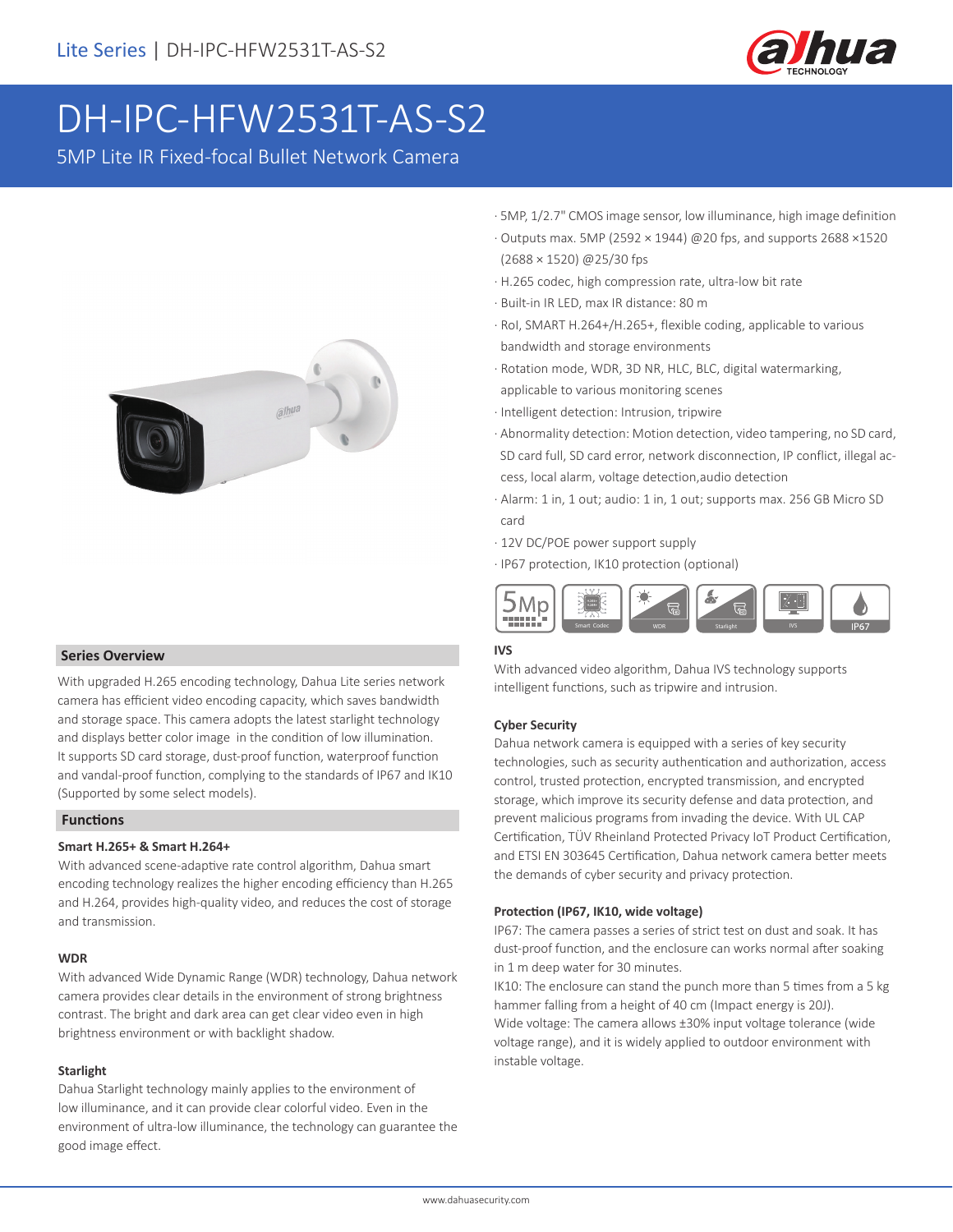# Lite Series | DH-IPC-HFW2531T-AS-S2

### **Technical Specification**

| Camera                       |          |                                                                                                                                                                   |                                |                      |                     |
|------------------------------|----------|-------------------------------------------------------------------------------------------------------------------------------------------------------------------|--------------------------------|----------------------|---------------------|
| Image Sensor                 |          | 1/2.7" 5Megapixel progressive CMOS                                                                                                                                |                                |                      |                     |
| Max. Resolution              |          | 2592 (H) × 1944 (V)                                                                                                                                               |                                |                      |                     |
| <b>ROM</b>                   |          | 128 MB                                                                                                                                                            |                                |                      |                     |
| <b>RAM</b>                   |          | 256 MB                                                                                                                                                            |                                |                      |                     |
| <b>Scanning System</b>       |          | Progressive                                                                                                                                                       |                                |                      |                     |
| Electronic Shutter Speed     |          | Auto/Manual 1/3 s-1/100,000 s                                                                                                                                     |                                |                      |                     |
| Min. Illumination            |          | 0.008 Lux@F1.6                                                                                                                                                    |                                |                      |                     |
| S/N Ratio                    |          | > 56 dB                                                                                                                                                           |                                |                      |                     |
| <b>Illumination Distance</b> |          | 80 m (262.5 ft)                                                                                                                                                   |                                |                      |                     |
| Illuminator On/Off Control   |          | Auto/Manual                                                                                                                                                       |                                |                      |                     |
| <b>Illuminator Number</b>    |          | 4 (IR LED)                                                                                                                                                        |                                |                      |                     |
| Pan/Tilt/Rotation Range      |          | Pan: 0°-360°<br>Tilt: 0°-90°<br>Rotation: 0°-360°                                                                                                                 |                                |                      |                     |
| Lens                         |          |                                                                                                                                                                   |                                |                      |                     |
| Lens Type                    |          | Fixed-focal                                                                                                                                                       |                                |                      |                     |
| Mount Type                   |          | M12                                                                                                                                                               |                                |                      |                     |
| Focal Length                 |          | 3.6 mm; 6 mm; 8 mm                                                                                                                                                |                                |                      |                     |
| Max. Aperture                |          | 3.6 mm: F1.6<br>6 mm: F1.6<br>8 mm: F1.6                                                                                                                          |                                |                      |                     |
| Field of View                |          | 3.6 mm: Horizontal 84° x Vertical 58° x Diagonal 110°<br>6 mm: Horizontal 51° × Vertical 37° × Diagonal 64°<br>8 mm: Horizontal 40° × Vertical 29° × Diagonal 48° |                                |                      |                     |
| Iris Type                    |          | Fixed                                                                                                                                                             |                                |                      |                     |
| Close Focus Distance         |          | 3.6 mm: 1.4 m (4.6 ft)<br>6 mm: 3.1 m (10.2 ft)<br>8 mm:4.9 m (16.1 ft)                                                                                           |                                |                      |                     |
|                              | Lens     | Detect                                                                                                                                                            | Observe                        | Recognize            | Identify            |
| <b>DORI Distance</b>         | $3.6$ mm | 80 m<br>(262.5 ft)                                                                                                                                                | 32.0 m<br>$(105.0 \text{ ft})$ | 16.0 m<br>(52.5 ft)  | 8.0 m<br>(26.2 ft)  |
|                              | 6 mm     | 120.0 m<br>(393.7 ft)                                                                                                                                             | 48.0 m<br>(157.5 ft)           | 24.0 m<br>(78.7 ft)  | 12.0 m<br>(39.4 ft) |
|                              | 8 mm     | 160.0 m<br>(524.9 ft)                                                                                                                                             | 64.0 m<br>(210.0 ft)           | 32.0 m<br>(105.0 ft) | 16.0 m<br>(52.5 ft) |
| Smart Event                  |          |                                                                                                                                                                   |                                |                      |                     |
| <b>IVS</b>                   |          | Tripwire; intrusion                                                                                                                                               |                                |                      |                     |
|                              |          |                                                                                                                                                                   |                                |                      |                     |

| Video                    |                                                                                                                                                                  |  |
|--------------------------|------------------------------------------------------------------------------------------------------------------------------------------------------------------|--|
| Video Compression        | H.265; H.264; H.264B; MJPEG (only supported<br>by the sub stream)                                                                                                |  |
| Smart Codec              | Smart H.265+/ Smart H.264+                                                                                                                                       |  |
| Video Frame Rate         | Main stream:<br>$2592 \times 1944$ (1 fps-20 fps)<br>2688 × 1520 (1 fps-25/30 fps)<br>Sub stream:<br>$704 \times 576$ (1 fps-25 fps)<br>704 × 480 (1 fps-30 fps) |  |
| <b>Stream Capability</b> | 2 streams                                                                                                                                                        |  |

| Resolution               | 2592 × 1944 (2592 × 1944 ); 2688 × 1520 (2688 × 1520);<br>2560 × 1440 (2560 × 1440); 3M (2048 × 1536); 2304 ×<br>1296 (2304 × 1296); 1080p (1920 × 1080); 1.3M (1280 ×<br>960); 720p (1280 × 720); D1 (704 × 576/704 × 480); VGA<br>$(640 \times 480)$ ; CIF $(352 \times 288/352 \times 240)$ |  |  |
|--------------------------|------------------------------------------------------------------------------------------------------------------------------------------------------------------------------------------------------------------------------------------------------------------------------------------------|--|--|
| <b>Bit Rate Control</b>  | CBR/VBR                                                                                                                                                                                                                                                                                        |  |  |
| Video Bit Rate           | H.264: 32 kbps-8192 kbps<br>H.265: 12 kbps-8192 kbps                                                                                                                                                                                                                                           |  |  |
| Day/Night                | Auto(ICR)/Color/B/W                                                                                                                                                                                                                                                                            |  |  |
| BLC                      | Yes                                                                                                                                                                                                                                                                                            |  |  |
| HLC                      | Yes                                                                                                                                                                                                                                                                                            |  |  |
| WDR                      | 120 dB                                                                                                                                                                                                                                                                                         |  |  |
| White Balance            | Auto/natural/street lamp/outdoor/manual/regional<br>custom                                                                                                                                                                                                                                     |  |  |
| Gain Control             | Auto/Manual                                                                                                                                                                                                                                                                                    |  |  |
| <b>Noise Reduction</b>   | 3D NR                                                                                                                                                                                                                                                                                          |  |  |
| Motion Detection         | OFF/ON (4 areas, rectangular)                                                                                                                                                                                                                                                                  |  |  |
| Region of Interest (RoI) | Yes (4 areas)                                                                                                                                                                                                                                                                                  |  |  |
| Smart Illumination       | Yes                                                                                                                                                                                                                                                                                            |  |  |
| Image Rotation           | 0°/90°/180°/270° (Supports 90°/270° with 2592 × 1944<br>resolution and lower)                                                                                                                                                                                                                  |  |  |
| Mirror                   | Yes                                                                                                                                                                                                                                                                                            |  |  |
| Privacy Masking          | 4 areas                                                                                                                                                                                                                                                                                        |  |  |
| Audio                    |                                                                                                                                                                                                                                                                                                |  |  |
| <b>Audio Compression</b> | G.711a; G.711Mu; G.726                                                                                                                                                                                                                                                                         |  |  |
| Alarm                    |                                                                                                                                                                                                                                                                                                |  |  |
| Alarm Event              | No SD card; SD card full; SD card error; network<br>disconnection; IP conflict; illegal access; motion<br>detection; video tampering; tripwire; intrusion; audio<br>detection; voltage detection; security exception; local<br>alarm                                                           |  |  |
| Network                  |                                                                                                                                                                                                                                                                                                |  |  |
| Network                  | RJ-45 (10/100 Base-T)                                                                                                                                                                                                                                                                          |  |  |
| SDK and API              | Yes                                                                                                                                                                                                                                                                                            |  |  |
| Cyber Security           | Video encryption; firmware encryption; configuration<br>encryption; Digest; WSSE; account lockout; security logs;<br>IP/MAC filtering; generation and importing of X.509<br>certification; syslog; HTTPS; 802.1x; trusted boot; trusted<br>execution; trusted upgrade                          |  |  |
| Protocol                 | IPv4; IPv6; HTTP; TCP; UDP; ARP; RTP; RTSP; RTCP;<br>RTMP; SMTP; FTP; SFTP; DHCP; DNS; DDNS; QoS; UPnP;<br>NTP; Multicast; ICMP; IGMP; NFS; PPPoE; Bonjour                                                                                                                                     |  |  |
| Interoperability         | ONVIF (Profile S/Profile G/Profile T); CGI; Milestone;<br>Genetec; P2P                                                                                                                                                                                                                         |  |  |
| User/Host                | 20                                                                                                                                                                                                                                                                                             |  |  |
| Storage                  | FTP; SFTP; Micro SD Card (support max. 256 GB); NAS                                                                                                                                                                                                                                            |  |  |
| Browser                  | IE<br>Chrome<br>Firefox                                                                                                                                                                                                                                                                        |  |  |
| Management Software      | Smart PSS; DSS; DMSS                                                                                                                                                                                                                                                                           |  |  |
|                          |                                                                                                                                                                                                                                                                                                |  |  |